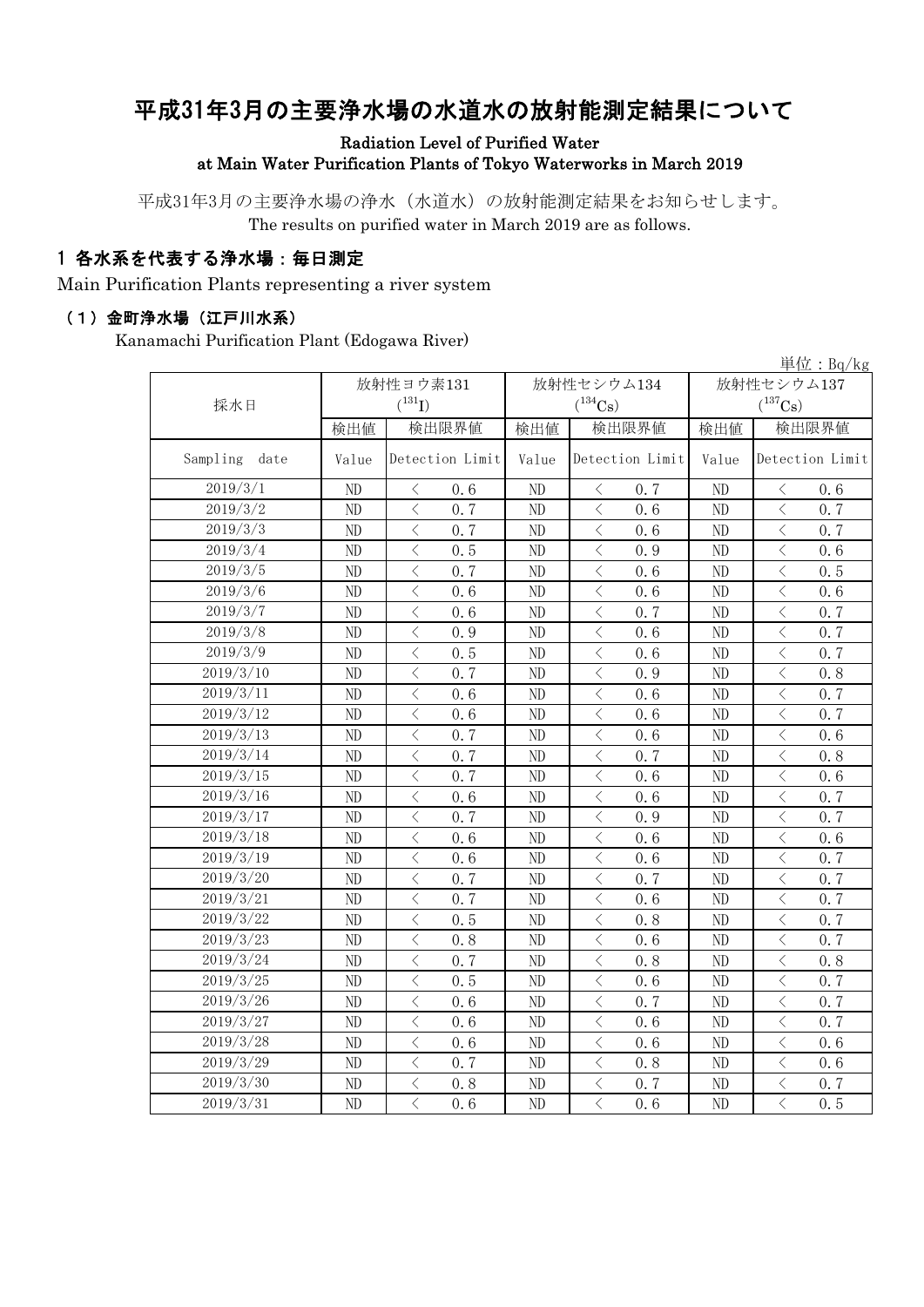### (2)朝霞浄水場 (荒川水系)

Asaka Purification Plant (Arakawa River)

|                       |          |                                                 |       |                       |       | 単位: Bq/kg                                        |
|-----------------------|----------|-------------------------------------------------|-------|-----------------------|-------|--------------------------------------------------|
|                       |          | 放射性ヨウ素131                                       |       | 放射性セシウム134            |       | 放射性セシウム137                                       |
| 採水日                   |          | $(^{131}I)$                                     |       | $(^{134}Cs)$          |       | $(^{137}Cs)$                                     |
|                       | 検出値      | 検出限界値                                           | 検出値   | 検出限界値                 | 検出値   | 検出限界値                                            |
| Sampling date         | Value    | Detection Limit                                 | Value | Detection Limit       | Value | Detection Limit                                  |
| $2019/3/\overline{1}$ | ND       | 0, 6<br>$\langle$                               | ND    | 0, 7<br>$\lt$         | ND    | 0, 8<br>$\langle$                                |
| 2019/3/2              | ND       | $\overline{\left\langle \right\rangle }$<br>0.8 | ND    | $\langle$<br>0, 7     | ND    | $\langle$<br>0.8                                 |
| 2019/3/3              | $\rm ND$ | $\lt$<br>0.7                                    | ND    | $\, <\,$<br>0.6       | ND    | $\langle$<br>0.7                                 |
| 2019/3/4              | ND       | $\langle$<br>0.7                                | ND    | $\,<\,$<br>0.8        | ND    | $\overline{\left\langle \right\rangle }$<br>0.7  |
| 2019/3/5              | ND       | $\overline{\left\langle \right\rangle }$<br>0.7 | ND    | $\,$ $\,$ $\,$<br>0.6 | ND    | $\overline{\left\langle \right\rangle }$<br>0.7  |
| 2019/3/6              | ND       | $\overline{\left\langle \right\rangle }$<br>0.6 | ND    | $\,$ $\,$ $\,$<br>0.7 | ND    | $\overline{\left\langle \right\rangle }$<br>0, 7 |
| 2019/3/7              | ND       | $\overline{\left\langle \right\rangle }$<br>0.8 | ND    | $\,$ $\,$ $\,$<br>0.7 | ND    | $\overline{\left\langle \right\rangle }$<br>0.8  |
| 2019/3/8              | ND       | $\overline{\left\langle \right\rangle }$<br>0.7 | ND    | $\,$ $\,$ $\,$<br>0.7 | ND    | $\langle$<br>0.7                                 |
| 2019/3/9              | ND       | $\langle$<br>0.7                                | ND    | $\,$ $\,$ $\,$<br>0.7 | ND    | $\overline{\left\langle \right\rangle }$<br>0.9  |
| 2019/3/10             | ND       | $\langle$<br>0.7                                | ND    | $\langle$<br>0.8      | ND    | $\langle$<br>0.7                                 |
| 2019/3/11             | ND       | $\overline{\left\langle \right\rangle }$<br>0.6 | ND    | $\langle$<br>0.8      | ND    | $\overline{\left\langle \right\rangle }$<br>0.6  |
| 2019/3/12             | ND       | $\overline{\left\langle \right\rangle }$<br>0.6 | ND    | $\langle$<br>0.7      | ND    | $\langle$<br>0.7                                 |
| 2019/3/13             | ND       | $\overline{\left\langle \right\rangle }$<br>0.7 | ND    | $\langle$<br>0.6      | ND    | $\langle$<br>0.8                                 |
| 2019/3/14             | ND       | $\overline{\left\langle \right\rangle }$<br>0.7 | ND    | $\langle$<br>0.5      | ND    | $\langle$<br>0.7                                 |
| 2019/3/15             | ND       | $\langle$<br>0.6                                | ND    | $\langle$<br>0.6      | ND    | $\langle$<br>0.6                                 |
| 2019/3/16             | ND       | $\overline{\left\langle \right\rangle }$<br>0.7 | ND    | $\langle$<br>0.9      | ND    | $\langle$<br>0.9                                 |
| 2019/3/17             | ND       | $\langle$<br>0.8                                | ND    | $\langle$<br>0, 7     | ND    | $\overline{\left\langle \right\rangle }$<br>0, 8 |
| 2019/3/18             | ND       | $\langle$<br>0.9                                | ND    | $\langle$<br>0, 7     | ND    | $\langle$<br>0, 7                                |
| 2019/3/19             | ND       | $\overline{\left\langle \right\rangle }$<br>0.6 | ND    | $\langle$<br>0.8      | ND    | $\overline{\left\langle \right\rangle }$<br>0, 8 |
| 2019/3/20             | ND       | $\overline{\left\langle \right\rangle }$<br>0.7 | ND    | $\langle$<br>0.5      | ND    | $\langle$<br>0, 8                                |
| 2019/3/21             | ND       | $\overline{\left\langle \right\rangle }$<br>0.7 | ND    | $\lt$<br>0.6          | ND    | $\overline{\left\langle \right\rangle }$<br>0.6  |
| 2019/3/22             | ND       | $\overline{\left\langle \right\rangle }$<br>0.7 | ND    | $\,$ $\,$ $\,$<br>0.8 | ND    | $\langle$<br>0.7                                 |
| 2019/3/23             | ND       | $\langle$<br>0.8                                | ND    | $\,$ $\,$ $\,$<br>0.7 | ND    | $\overline{\left\langle \right\rangle }$<br>0.7  |
| 2019/3/24             | ND       | $\langle$<br>0.6                                | ND    | $\,$ $\,$ $\,$<br>0.8 | ND    | $\,<\,$<br>0.8                                   |
| 2019/3/25             | ND       | $\langle$<br>0.7                                | ND    | $\,$ $\,$ $\,$<br>0.8 | ND    | $\,<\,$<br>0.8                                   |
| 2019/3/26             | ND       | $\langle$<br>0.7                                | ND    | $\lt$<br>0.8          | ND    | $\overline{\left\langle \right\rangle }$<br>0.7  |
| 2019/3/27             | ND       | $\langle$<br>0.7                                | ND    | $\lt$<br>0.7          | ND    | $\overline{\left\langle \right\rangle }$<br>0.8  |
| 2019/3/28             | ND       | $\overline{\left\langle \right\rangle }$<br>0.7 | ND    | $\lt$<br>0.6          | ND    | $\overline{\left\langle \right\rangle }$<br>0.7  |
| 2019/3/29             | ND       | $\langle$<br>0.7                                | ND    | $\lt$<br>0.7          | ND    | $\langle$<br>0.8                                 |
| 2019/3/30             | ND       | $\langle$<br>0.8                                | ND    | $\,$ $\,$ $\,$<br>0.8 | ND    | $\overline{\left\langle \right\rangle }$<br>0.8  |
| 2019/3/31             | ND       | $\langle$<br>0.7                                | ND    | $\langle$<br>0.7      | ND    | $\overline{\left\langle \right\rangle }$<br>0.5  |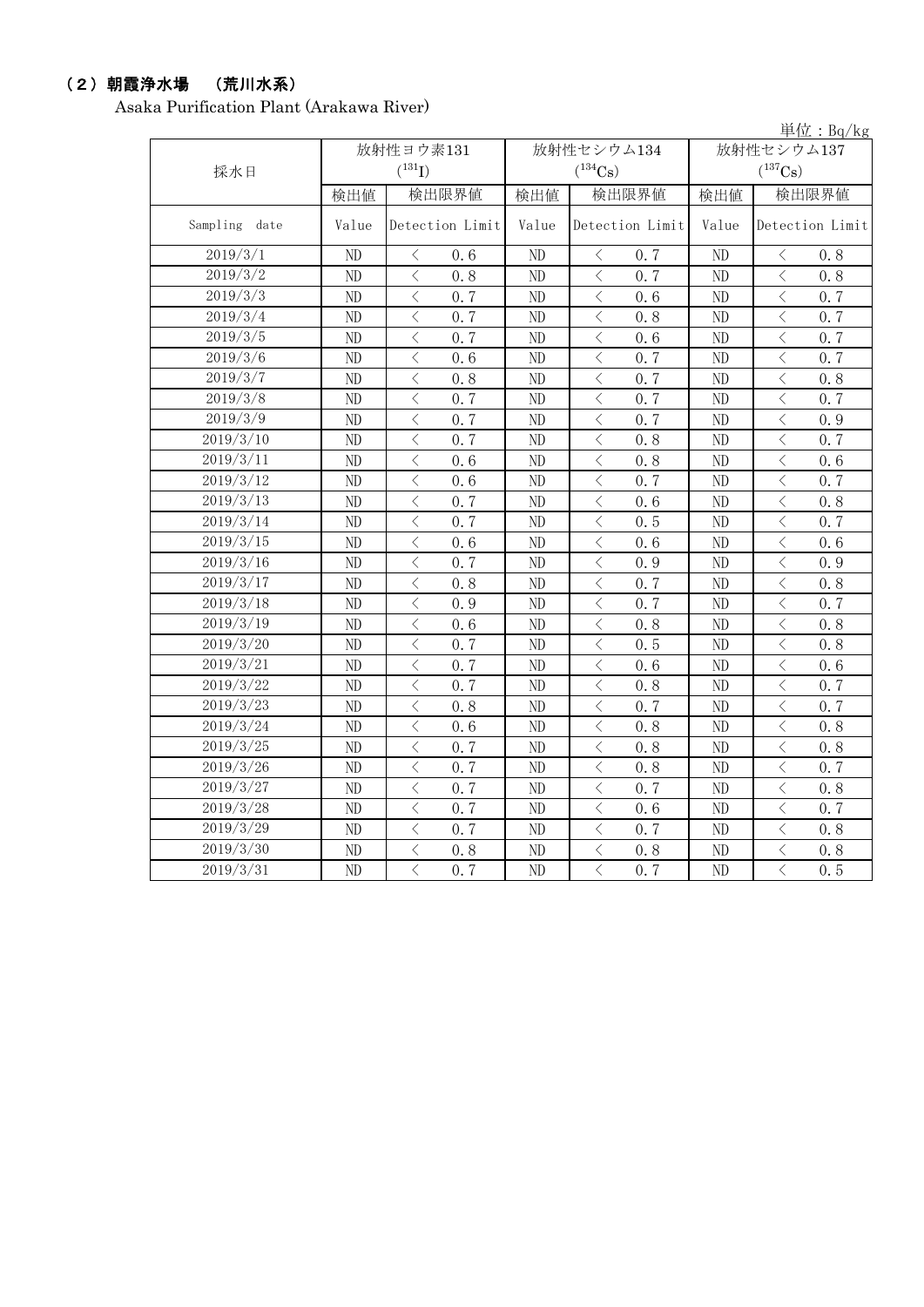# (3)小作浄水場 (多摩川水系)

Ozaku Purification Plant (Tamagawa River)

|               |       |                                                 |       |                                                  |                       | 単位: $Bq/kg$                                      |  |
|---------------|-------|-------------------------------------------------|-------|--------------------------------------------------|-----------------------|--------------------------------------------------|--|
|               |       | 放射性ヨウ素131                                       |       | 放射性セシウム134                                       |                       | 放射性セシウム137                                       |  |
| 採水日           |       | $(^{131}I)$                                     |       | $(^{134}Cs)$                                     | $(^{137}\mathrm{Cs})$ |                                                  |  |
|               | 検出値   | 検出限界値                                           | 検出値   | 検出限界値                                            | 検出値                   | 検出限界値                                            |  |
| Sampling date | Value | Detection Limit                                 | Value | Detection Limit                                  | Value                 | Detection Limit                                  |  |
| 2019/3/1      | ND    | $\lt$<br>0.8                                    | ND    | $\lt$<br>0, 8                                    | $\rm ND$              | $\langle$<br>0, 7                                |  |
| 2019/3/2      | ND    | $\overline{\langle}$<br>0.9                     | ND    | $\langle$<br>0, 8                                | $\rm ND$              | $\overline{\left\langle \right\rangle }$<br>0.7  |  |
| 2019/3/3      | ND    | $\langle$<br>0.7                                | ND    | $\,$ $\,$ $\,$<br>0.6                            | ND                    | $\overline{\left\langle \right\rangle }$<br>0, 7 |  |
| 2019/3/4      | ND    | $\langle$<br>0.7                                | ND    | $\,$ $\,$ $\,$<br>0.7                            | ND                    | $\langle$<br>0, 6                                |  |
| 2019/3/5      | ND    | $\overline{\langle}$<br>0, 6                    | ND    | $\overline{\left\langle \right\rangle }$<br>0, 7 | ND                    | $\overline{\left\langle \right\rangle }$<br>0, 6 |  |
| 2019/3/6      | ND    | $\langle$<br>0.7                                | ND    | $\lt$<br>0.7                                     | ND                    | $\overline{\left\langle \right\rangle }$<br>0, 7 |  |
| 2019/3/7      | ND    | $\langle$<br>0, 8                               | ND    | $\overline{\left\langle \right\rangle }$<br>0.7  | ND                    | $\overline{\left\langle \right\rangle }$<br>0, 7 |  |
| 2019/3/8      | ND    | $\lt$<br>0.7                                    | ND    | $\lt$<br>0.7                                     | ND                    | $\overline{\left\langle \right\rangle }$<br>0.6  |  |
| 2019/3/9      | ND    | $\langle$<br>0.8                                | ND    | $\langle$<br>0.7                                 | ND                    | $\overline{\left\langle \right\rangle }$<br>0.7  |  |
| 2019/3/10     | ND    | $\langle$<br>0.6                                | ND    | $\langle$<br>0.7                                 | ND                    | $\langle$<br>0.7                                 |  |
| 2019/3/11     | ND    | $\langle$<br>0.6                                | ND    | $\langle$<br>0.7                                 | ND                    | $\langle$<br>0.7                                 |  |
| 2019/3/12     | ND    | $\overline{\left\langle \right\rangle }$<br>0.7 | ND    | $\langle$<br>0.9                                 | ND                    | $\langle$<br>0.8                                 |  |
| 2019/3/13     | ND    | $\overline{\left\langle \right\rangle }$<br>0.7 | ND    | $\,$ $\,$ $\,$<br>0.6                            | ND                    | $\langle$<br>0.8                                 |  |
| 2019/3/14     | ND    | $\,$ $\,$ $\,$<br>0.7                           | ND    | $\lt$<br>0.6                                     | ND                    | $\lt$<br>0.6                                     |  |
| 2019/3/15     | ND    | $\,$ $\,$ $\,$<br>0.6                           | ND    | $\langle$<br>0.7                                 | ND                    | $\langle$<br>0.7                                 |  |
| 2019/3/16     | ND    | $\,$ $\,$ $\,$<br>0.8                           | ND    | $\langle$<br>0.6                                 | ND                    | $\langle$<br>0.6                                 |  |
| 2019/3/17     | ND    | $\,$ $\,$ $\,$<br>0.7                           | ND    | $\langle$<br>0.9                                 | ND                    | $\langle$<br>0.8                                 |  |
| 2019/3/18     | ND    | $\langle$<br>0.7                                | ND    | $\lt$<br>0, 7                                    | ND                    | $\,$ $\,$ $\,$<br>0, 7                           |  |
| 2019/3/19     | ND    | $\langle$<br>0.5                                | ND    | $\langle$<br>0, 6                                | ND                    | $\langle$<br>0.6                                 |  |
| 2019/3/20     | ND    | $\langle$<br>0.7                                | ND    | $\overline{\left\langle \right\rangle }$<br>0, 7 | ND                    | $\langle$<br>0.7                                 |  |
| 2019/3/21     | ND    | $\,$ $\,$ $\,$<br>0.8                           | ND    | $\langle$<br>0.6                                 | ND                    | $\overline{\left\langle \right\rangle }$<br>0.7  |  |
| 2019/3/22     | ND    | $\,$ $\,$ $\,$<br>0.6                           | ND    | $\langle$<br>0.7                                 | ND                    | $\langle$<br>0.7                                 |  |
| 2019/3/23     | ND    | $\lt$<br>0.8                                    | ND    | $\langle$<br>0.6                                 | ND                    | $\langle$<br>0.7                                 |  |
| 2019/3/24     | ND    | $\langle$<br>0.7                                | ND    | $\lt$<br>0, 6                                    | ND                    | $\langle$<br>0.8                                 |  |
| 2019/3/25     | ND    | $\langle$<br>0.7                                | ND    | $\langle$<br>0, 7                                | ND                    | $\langle$<br>0, 7                                |  |
| 2019/3/26     | ND    | $\langle$<br>0.6                                | ND    | $\langle$<br>0.5                                 | ND                    | $\langle$<br>0.7                                 |  |
| 2019/3/27     | ND    | $\overline{\langle}$<br>0.7                     | ND    | $\langle$<br>0, 8                                | ND                    | $\langle$<br>0, 7                                |  |
| 2019/3/28     | ND    | $\langle$<br>0.7                                | ND    | $\langle$<br>0.7                                 | ND                    | $\langle$<br>0.8                                 |  |
| 2019/3/29     | ND    | $\langle$<br>0, 6                               | ND    | $\overline{\left\langle \right\rangle }$<br>0, 7 | ND                    | $\overline{\left\langle \right\rangle }$<br>0.6  |  |
| 2019/3/30     | ND    | $\,$ $\,$ $\,$<br>0.8                           | ND    | $\langle$<br>0.6                                 | ND                    | $\langle$<br>0.7                                 |  |
| 2019/3/31     | ND    | $\overline{\langle}$<br>0.8                     | ND    | $\langle$<br>0, 7                                | ND                    | $\overline{\left\langle \right\rangle }$<br>0.8  |  |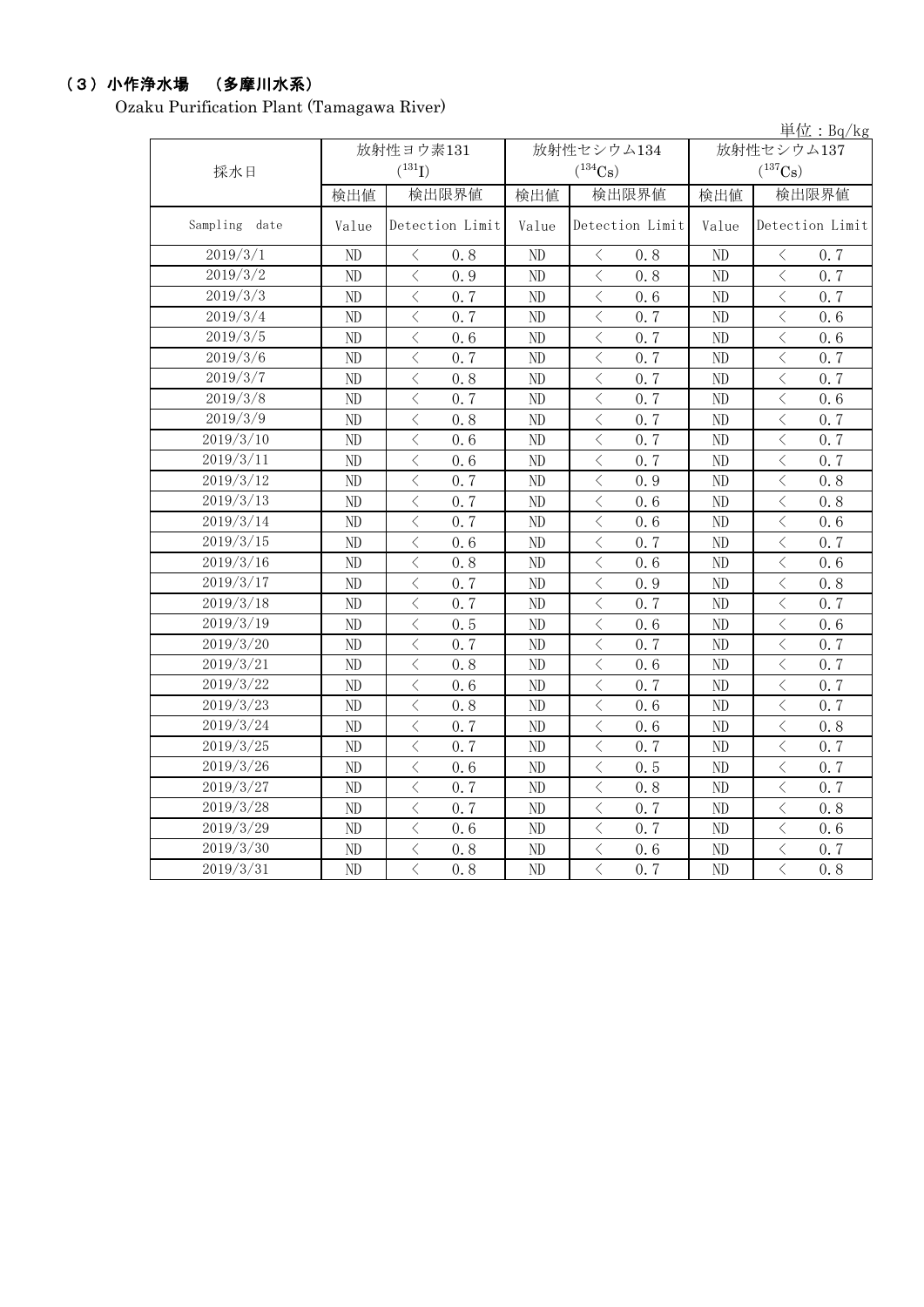# (4)東村山浄水場 (多摩川・荒川水系)

Higashi-murayama Purification Plant (Tamagawa・Arakawa River)

|                       |          |                                                  |    |                                                  |                                     | 単位: Bq/kg                                        |  |
|-----------------------|----------|--------------------------------------------------|----|--------------------------------------------------|-------------------------------------|--------------------------------------------------|--|
| 採水日                   |          | 放射性ヨウ素131<br>$(^{131}I)$                         |    | 放射性セシウム134<br>$(^{134}Cs)$                       | 放射性セシウム137<br>$(^{137}\mathrm{Cs})$ |                                                  |  |
|                       | 検出値      | 検出限界値                                            |    | 検出限界値<br>検出値                                     |                                     | 検出限界値<br>検出値                                     |  |
| Sampling date         | Value    | Detection Limit<br>Value                         |    | Detection Limit                                  | Value                               | Detection Limit                                  |  |
| $2019/3/\overline{1}$ | ND       | $\langle$<br>0, 6                                | ND | $\langle$<br>0, 6                                | ND                                  | $\langle$<br>0, 6                                |  |
| 2019/3/2              | ND       | $\overline{\langle}$<br>0.8                      | ND | $\langle$<br>0, 7                                | ND                                  | $\langle$<br>0.8                                 |  |
| 2019/3/3              | ND       | $\langle$<br>0.7                                 | ND | $\,$ $\,$ $\,$<br>0, 5                           | ND                                  | $\langle$<br>0, 7                                |  |
| 2019/3/4              | $\rm ND$ | $\overline{\left\langle \right\rangle }$<br>0.7  | ND | $\,<\,$<br>0, 6                                  | ND                                  | $\langle$<br>0, 7                                |  |
| 2019/3/5              | $\rm ND$ | $\overline{\left\langle \right\rangle }$<br>0.7  | ND | $\overline{\left\langle \right\rangle }$<br>0, 6 | ND                                  | $\overline{\left\langle \right\rangle }$<br>0, 7 |  |
| 2019/3/6              | ND       | $\overline{\left\langle \right\rangle }$<br>0.7  | ND | $\,<\,$<br>0, 6                                  | ND                                  | $\overline{\left\langle \right\rangle }$<br>0, 6 |  |
| 2019/3/7              | $\rm ND$ | $\overline{\left\langle \right\rangle }$<br>0, 6 | ND | $\overline{\left\langle \right\rangle }$<br>0.6  | ND                                  | $\overline{\left\langle \right\rangle }$<br>0, 6 |  |
| 2019/3/8              | $\rm ND$ | $\langle$<br>0.6                                 | ND | $\lt$<br>0.7                                     | ND                                  | $\overline{\left\langle \right\rangle }$<br>0.6  |  |
| 2019/3/9              | $\rm ND$ | $\langle$<br>0.8                                 | ND | $\langle$<br>0.8                                 | ND                                  | $\langle$<br>0.7                                 |  |
| 2019/3/10             | $\rm ND$ | $\langle$<br>0.8                                 | ND | $\langle$<br>0.7                                 | ND                                  | $\langle$<br>0.7                                 |  |
| 2019/3/11             | $\rm ND$ | $\langle$<br>0.6                                 | ND | $\langle$<br>0.8                                 | ND                                  | $\langle$<br>0.5                                 |  |
| 2019/3/12             | $\rm ND$ | $\langle$<br>0.6                                 | ND | $\langle$<br>0.6                                 | ND                                  | $\lt$<br>0.6                                     |  |
| 2019/3/13             | $\rm ND$ | $\,$ $\,$ $\,$<br>0.6                            | ND | $\,$ $\,$ $\,$<br>0.7                            | ND                                  | $\lt$<br>0.7                                     |  |
| 2019/3/14             | $\rm ND$ | $\lt$<br>0.6                                     | ND | $\lt$<br>0.8                                     | ND                                  | $\lt$<br>0.8                                     |  |
| 2019/3/15             | $\rm ND$ | $\overline{\left\langle \right\rangle }$<br>0.6  | ND | $\,$ $\,$ $\,$<br>0.6                            | ND                                  | $\langle$<br>0.7                                 |  |
| 2019/3/16             | $\rm ND$ | $\overline{\left\langle \right\rangle }$<br>0.7  | ND | $\,$ $\,$ $\,$<br>0.7                            | ND                                  | $\langle$<br>0.7                                 |  |
| 2019/3/17             | $\rm ND$ | $\overline{\left\langle \right\rangle }$<br>0.7  | ND | $\,$ $\,$ $\,$<br>0.5                            | ND                                  | $\lt$<br>0.7                                     |  |
| 2019/3/18             | ND       | $\overline{\left\langle \right\rangle }$<br>0.7  | ND | $\,<\,$<br>0.6                                   | ND                                  | $\lt$<br>0, 7                                    |  |
| 2019/3/19             | $\rm ND$ | $\overline{\left\langle \right\rangle }$<br>0, 6 | ND | $\,$ $\,$ $\,$<br>0, 7                           | ND                                  | $\langle$<br>0.8                                 |  |
| 2019/3/20             | $\rm ND$ | $\overline{\left\langle \right\rangle }$<br>0.8  | ND | $\,$ $\,$ $\,$<br>0, 8                           | ND                                  | $\langle$<br>0, 7                                |  |
| 2019/3/21             | $\rm ND$ | $\overline{\left\langle \right\rangle }$<br>0.9  | ND | $\lt$<br>0.9                                     | ND                                  | $\langle$<br>0.8                                 |  |
| 2019/3/22             | $\rm ND$ | $\langle$<br>0.8                                 | ND | $\lt$<br>0.8                                     | ND                                  | $\langle$<br>0, 7                                |  |
| 2019/3/23             | $\rm ND$ | $\overline{\left\langle \right\rangle }$<br>0.8  | ND | $\lt$<br>0.7                                     | ND                                  | $\langle$<br>0, 7                                |  |
| 2019/3/24             | $\rm ND$ | $\overline{\left\langle \right\rangle }$<br>0.8  | ND | $\langle$<br>0.7                                 | ND                                  | $\lt$<br>0.8                                     |  |
| 2019/3/25             | ND       | $\langle$<br>0.6                                 | ND | $\langle$<br>0.7                                 | ND                                  | $\langle$<br>0.8                                 |  |
| 2019/3/26             | ND       | $\overline{\left\langle \right\rangle }$<br>0.7  | ND | $\lt$<br>0.8                                     | ND                                  | $\lt$<br>0.9                                     |  |
| 2019/3/27             | ND       | $\langle$<br>0.8                                 | ND | $\lt$<br>0.8                                     | ND                                  | $\langle$<br>0.6                                 |  |
| 2019/3/28             | $\rm ND$ | $\langle$<br>0.8                                 | ND | $\langle$<br>0.7                                 | ND                                  | $\langle$<br>0.8                                 |  |
| 2019/3/29             | $\rm ND$ | $\lt$<br>0.6                                     | ND | $\,<\,$<br>0.5                                   | ND                                  | $\lt$<br>0.7                                     |  |
| 2019/3/30             | ND       | $\lt$<br>0.7                                     | ND | $\,$ $\,$ $\,$<br>0.7                            | ND                                  | $\,$ $\,$ $\,$<br>0.7                            |  |
| 2019/3/31             | $\rm ND$ | $\overline{\langle}$<br>0.7                      | ND | $\langle$<br>0, 6                                | $\rm ND$                            | $\langle$<br>0.6                                 |  |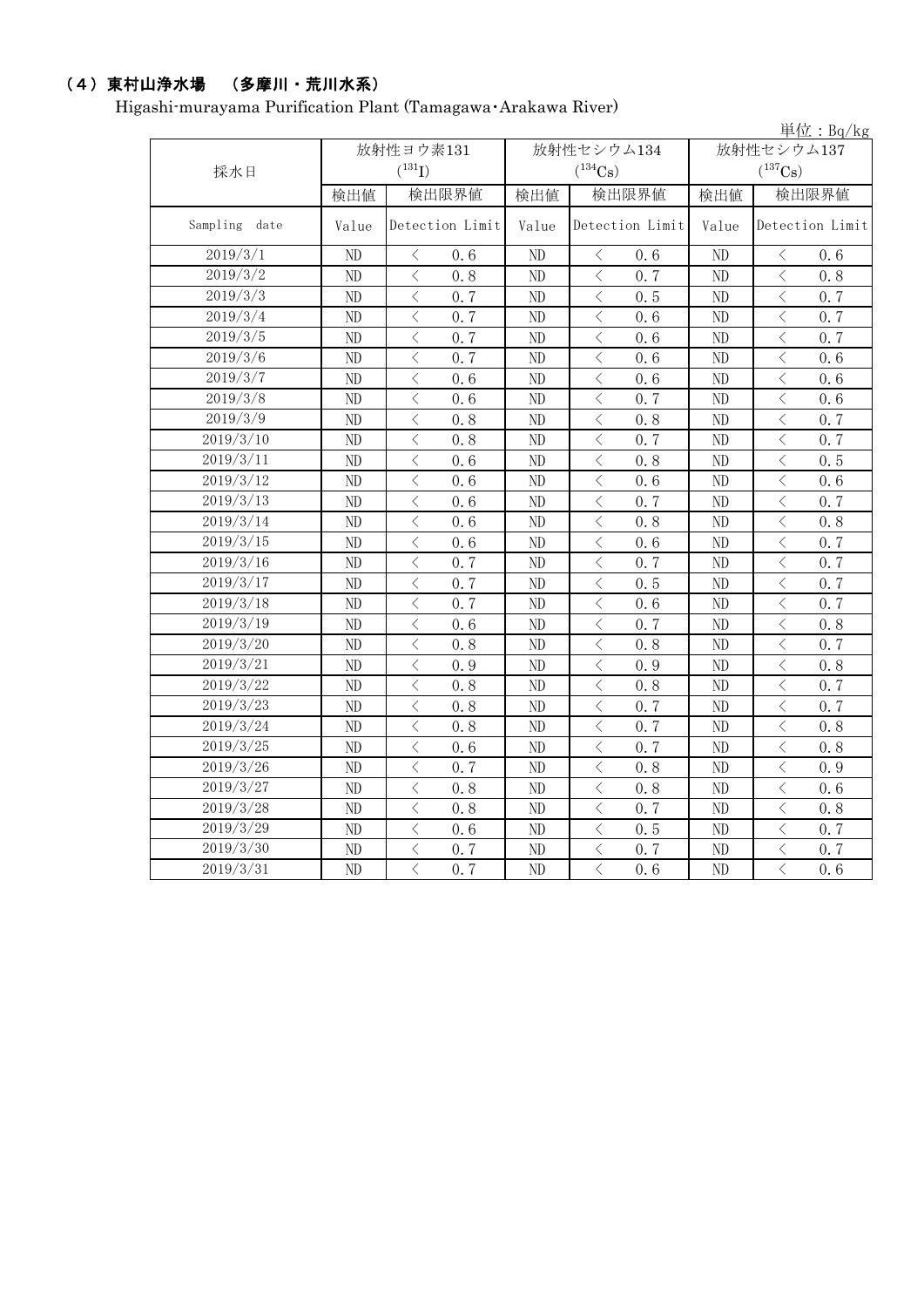# (5)長沢浄水場 (相模川水系)

Nagasawa Purification Plant (Sagamigawa River)

|                       |       |                                                  |                          |                              |                       | 単位: $Bq/kg$                                      |
|-----------------------|-------|--------------------------------------------------|--------------------------|------------------------------|-----------------------|--------------------------------------------------|
|                       |       | 放射性ヨウ素131                                        |                          | 放射性セシウム134                   |                       | 放射性セシウム137                                       |
| 採水日                   |       | $(^{131}I)$                                      |                          | $(^{134}Cs)$                 | $(^{137}\mathrm{Cs})$ |                                                  |
|                       | 検出値   | 検出限界値                                            | 検出値                      | 検出限界値                        | 検出値                   | 検出限界値                                            |
| Sampling date         | Value | Detection Limit                                  | Value<br>Detection Limit |                              | Value                 | Detection Limit                                  |
| 2019/3/1              | ND    | $\langle$<br>0.7                                 | ND                       | 0.8<br>$\langle$             | ND                    | 0.9<br>ぐ                                         |
| 2019/3/2              | ND    | $\langle$<br>0.8                                 | ND                       | $\,$ $\,$ $\,$<br>0.6        | ND                    | $\overline{\left\langle \right\rangle }$<br>0.7  |
| $2019/3/\overline{3}$ | ND    | $\lt$<br>0.7                                     | ND                       | $\,<\,$<br>0.6               | ND                    | $\langle$<br>0.7                                 |
| 2019/3/4              | ND    | $\langle$<br>0.8                                 | ND                       | $\,<\,$<br>0.7               | ND                    | $\langle$<br>$\mathbf{1}$                        |
| 2019/3/5              | ND    | $\lt$<br>0.7                                     | ND                       | $\,<\,$<br>0.8               | ND                    | $\langle$<br>0.7                                 |
| 2019/3/6              | ND    | $\langle$<br>0.8                                 | ND                       | $\,<\,$<br>0.9               | ND                    | $\overline{\left\langle \right\rangle }$<br>0, 6 |
| 2019/3/7              | ND    | $\langle$<br>0, 6                                | ND                       | $\lt$<br>0, 6                | ND                    | $\langle$<br>0, 8                                |
| 2019/3/8              | ND    | $\langle$<br>0.7                                 | ND                       | $\lt$<br>0, 6                | ND                    | $\overline{\left\langle \right\rangle }$<br>0, 7 |
| 2019/3/9              | ND    | $\overline{\left\langle \right\rangle }$<br>0.7  | ND                       | $\langle$<br>0.7             | ND                    | $\overline{\left\langle \right\rangle }$<br>0, 7 |
| 2019/3/10             | ND    | $\overline{\left\langle \right\rangle }$<br>0, 7 | ND                       | $\lt$<br>0.7                 | ND                    | $\overline{\left\langle \right\rangle }$<br>0, 6 |
| 2019/3/11             | ND    | $\overline{\left\langle \right\rangle }$<br>0.6  | ND                       | $\,$ $\,$ $\,$<br>0.6        | ND                    | $\overline{\left\langle \right\rangle }$<br>0.8  |
| 2019/3/12             | ND    | $\overline{\left\langle \right\rangle }$<br>0.7  | ND                       | $\,<\,$<br>0, 6              | ND                    | $\overline{\left\langle \right\rangle }$<br>0, 7 |
| 2019/3/13             | ND    | $\overline{\left\langle \right\rangle }$<br>0.8  | ND                       | $\, < \,$<br>0.8             | ND                    | $\overline{\left\langle \right\rangle }$<br>0.7  |
| 2019/3/14             | ND    | $\lt$<br>0.6                                     | ND                       | $\, < \,$<br>0.6             | ND                    | $\langle$<br>0.7                                 |
| 2019/3/15             | ND    | $\lt$<br>0.8                                     | ND                       | $\,$ $\,$ $\,$<br>0.8        | ND                    | $\langle$<br>0.6                                 |
| 2019/3/16             | ND    | $\langle$<br>0.6                                 | ND                       | $\,$ $\,$ $\,$<br>0.6        | ND                    | $\langle$<br>0.7                                 |
| 2019/3/17             | ND    | $\lt$<br>0.7                                     | ND                       | $\, <\,$<br>0.6              | ND                    | $\langle$<br>0.6                                 |
| 2019/3/18             | ND    | $\lt$<br>0.6                                     | ND                       | $\langle$<br>0.6             | ND                    | $\langle$<br>0.7                                 |
| 2019/3/19             | ND    | $\overline{\left\langle \right\rangle }$<br>0.7  | ND                       | $\,$ $\,$ $\,$<br>0.5        | ND                    | $\langle$<br>0.7                                 |
| 2019/3/20             | ND    | $\overline{\left\langle \right\rangle }$<br>0.6  | ND                       | $\,<\,$<br>0.8               | ND                    | $\langle$<br>0.8                                 |
| 2019/3/21             | ND    | $\langle$<br>0.7                                 | ND                       | $\langle$<br>0.6             | ND                    | $\langle$<br>0.7                                 |
| 2019/3/22             | ND    | $\overline{\left\langle \right\rangle }$<br>0.6  | ND                       | $\,$ $\,$ $\,$<br>0.6        | ND                    | $\langle$<br>0.7                                 |
| 2019/3/23             | ND    | $\overline{\left\langle \right\rangle }$<br>0.7  | ND                       | $\langle$<br>0.6             | ND                    | $\langle$<br>0.6                                 |
| 2019/3/24             | ND    | $\langle$<br>0.7                                 | ND                       | $\langle$<br>0, 6            | N <sub>D</sub>        | $\langle$<br>0, 7                                |
| 2019/3/25             | ND    | $\langle$<br>0.7                                 | ND                       | $\langle$<br>0.6             | ND                    | $\langle$<br>0.6                                 |
| 2019/3/26             | ND    | $\overline{\left\langle \right\rangle }$<br>0.7  | ND                       | $\lt$<br>0.6                 | ND                    | $\langle$<br>0.7                                 |
| 2019/3/27             | ND    | $\langle$<br>0.7                                 | ND                       | $\,<\,$<br>0.8               | ND                    | $\langle$<br>0.8                                 |
| 2019/3/28             | ND    | $\langle$<br>0.7                                 | ND                       | $\,<\,$<br>0.7               | ND                    | $\langle$<br>0.6                                 |
| 2019/3/29             | ND    | $\lt$<br>0.7                                     | ND                       | $\lt$<br>0.8                 | ND                    | $\lt$<br>0.8                                     |
| 2019/3/30             | ND    | $\, <\,$<br>0.8                                  | ND                       | $\,<\,$<br>0.7               | ND                    | $\langle$<br>0.7                                 |
| 2019/3/31             | ND    | $\overline{\langle}$<br>0.6                      | ND                       | $\overline{\langle}$<br>0, 6 | ND                    | $\overline{\left\langle \right\rangle }$<br>0, 7 |